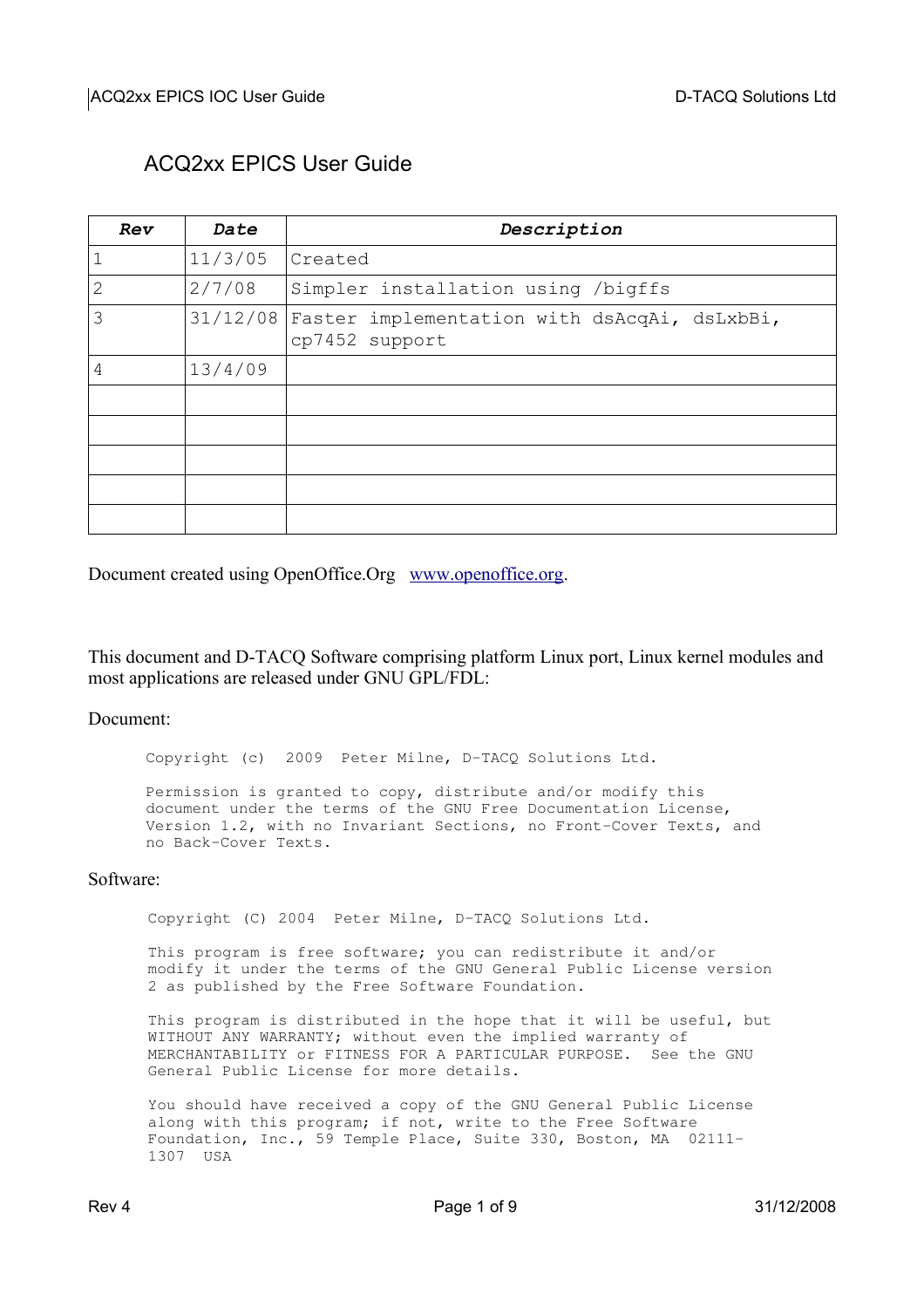# **1 Introduction**

### *1.1 Scope*

This document describes how to build and use the D-TACQ port of the EPICS IOC and related database records.

#### *1.2 References*

- 1. EPICS: Experimental Physics and Industrial Control System<http://www.aps.anl.gov/epics/>
- 2. [D-TACQ 2G User Guide](http://www.d-tacq.com/resources/D-Tacq_2G_UserGuide.pdf)

# **2 Summary of the D-TACQ EPICS Port**

- xscale processor port of full EPICS IOC, runs on 2G intelligent digitizers
- dsSysfs device support for easy connection between EPICS database records and ACQ2xx system files
- hi-performance dsAcqAi support for AI current value.
- Hi-performance COS support using dsLxbBi for BI values
- Control SETARM, SETABORT functions
- Monitoring mean value of each channel. A remote CA client is able to monitor the data trend concurrent to the main data full rate data flow from ADC array to main memory.
- System health UPTIME, TEMP1, TEMP2 (on board temperature sensing).
- Easy to create other records.
- No attempt to access bulk data, it is assumed that this will either be by streaming (during the shot), or by post-shot bulk data transfer (ftp, mdsplus, http put). It may be that an EPICS waveform or compressed record will be appropriate for this (up to 1gig byte data sets).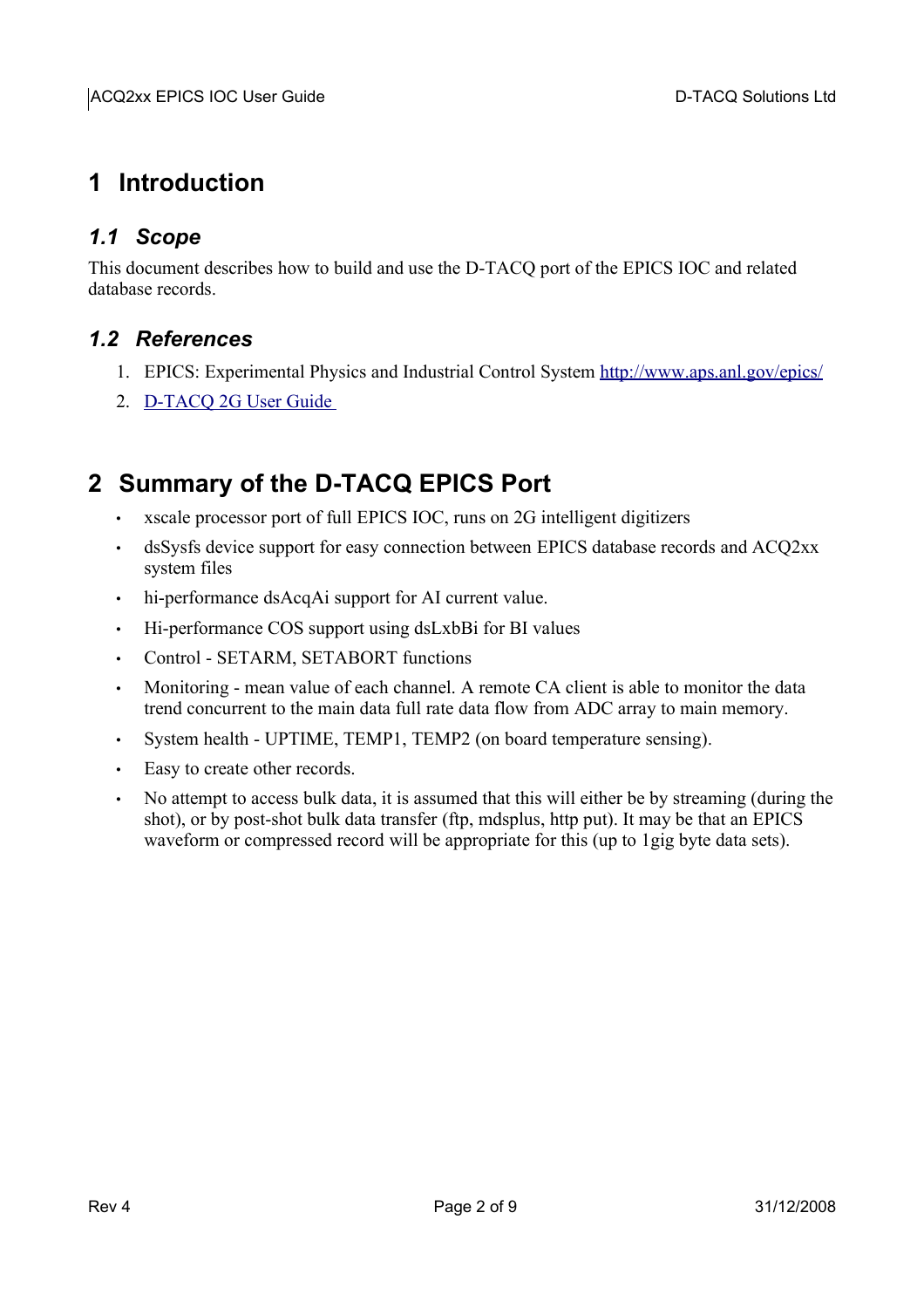# **3 Custom Device Support**

### *3.1 dsSysfs device support.*

Device support module allows very simple access to file hooks to system and acquisition data, typically exported as files, either in sysfs or a custom Virtual File System (VFS).

The file support uses the aiRecord record type, encoding the VFS file name and mode into the INP field. The device support also caters for running commands to acquire the data.

The same aiRecord type is also used for writing simple control functions (ARM, ABORT), although this is most probably an abuse of the record type.

```
Sysfs relies on an encoded INP field. 
Encoding as follows:
@[#!]path[,ftype][,fmt] [args]
@ : literal '@'  EPICS seems to need this #!: path is a program, execute it
ftype: r|w : read or write [implied default: r|a : ascii data (default) b<N> :
binary data, N bytes (N = 2, 4 supported)
fmt: : for ascii data, sscanf() format for conversion
args: regular space separated command line arguments for #! case
WARNING:
   • the INP record is limited to 40 chars including the @ so scope for
     formatting is VERY LIMITED.
   • ,ftype,fmt may NOT contain spaces
Examples:
   • field(INP, \sqrt{\frac{e}{\text{dev}}\text{mean}} / $(cid) \pm $(cid) : channel id 01..96, read 4
     byte mean value
   • field(INP, "@#!sysmon -T 1") # get the temperature by running sysmon, read
     ascii value
   • field(INP, "@#!acqcmd setArm") # run the setArm command (using an
      aiRecord?).
The device support is documented using inline Doxygen documentation, and 5 variants are
```

```
sysfs.dbd:
device(ai, INST_IO,devSysfsAi,"dsSysfsAi")
device(ao,INST_IO,devSysfsAo,"dsSysfsAo") 
device(bi,INST_IO,devSysfsBi,"dsSysfsBi") 
device(bo,INST_IO,devSysfsBo,"dsSysfsBo") 
device(waveform,INST_IO,devSysfsWfAi,"dsSysfsWfAi") 
** ai has been replaced by the high-performance I/O Intr driven :
# BiBo Binary IO driver Device Support 
driver(drvLxb) 
device(bi, INST_IO, devLxb, "dsLxbBi")
device(mbbi, INST IO, devLxbMbbi, "dsLxbMbbi")
[pgm@hoy ACQ2IOC]$ cat dbd/acqAi.dbd 
# BiBo Binary IO driver Device Support 
driver(drvAcqAi) 
device(ai, INST IO, devAcqAi, "dsAcqAi")
```
The ai, bi types are I/O Intr driven. The AI update rate is controlled by the input sample rate, and parameters of the mean device. The BI records update on COS. The BI driver polls for COS at 100Hz, so the maximum update rate will be 100Hz.

The waveform is triggered by end of shot, and the length of the waveform is the POST length of the

supported: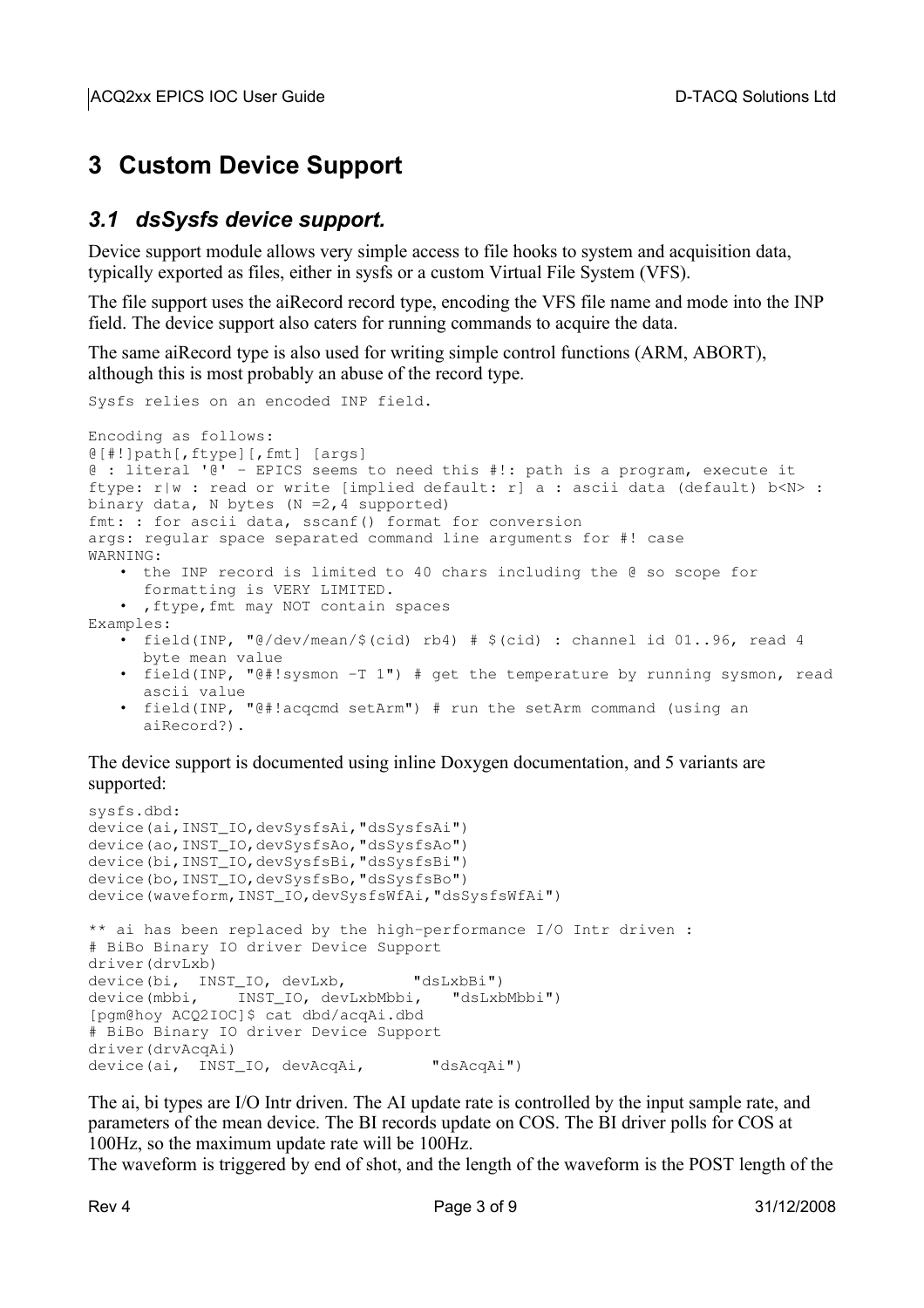capture.

NB: it max be necessary to increase the value of **EPICS\_CA\_MAX\_ARRAY\_BYTES** to accomodate the waveform (see **start.ioc** script)

### *3.2 lxbBi*

Bi records are efficiently handled using blocking IO.

lxBi records assume that the read() call of the device driver will return immediately the first time with an array of bits corresponding to the input state of the port. On subsequent calls, read() will block until there is a Change Of State (COS). The lxbBi device support will signal the changed state to the appropriate records. D-TACQ has implemented 3 device drivers that conform in this way:

- $\bullet$  dif /dev/dif access to FPGA DI lines
- $\bullet$  di32 /dev/di32 access to DIO32 inputs
- /dev/cp7452/SLOT access to Adlink CP7452

The device drivers do not actually use a hardware COS interrupt, but instead use a kernel waitq construct to poll every system tick. This results in a 50Hz response, with very little CPU overhead. If a faster overhead is required, it would be straightforward to move the polling signal onto the aux timer interrupt at perhaps 1kHz. D-TACQ does not recommend use of hardware COS interrupts, although this is equally possible using this device driver pattern.

### *3.3 dsAcqAi*

AI records are handled efficiently by this device support.

A core monitor thread reads a single device (/dev/mean/XX), returning a single record for all channels. The monitor then sends an I/O Intr message to cause the records to scan. This implementation is far more efficient than using dsSysFs.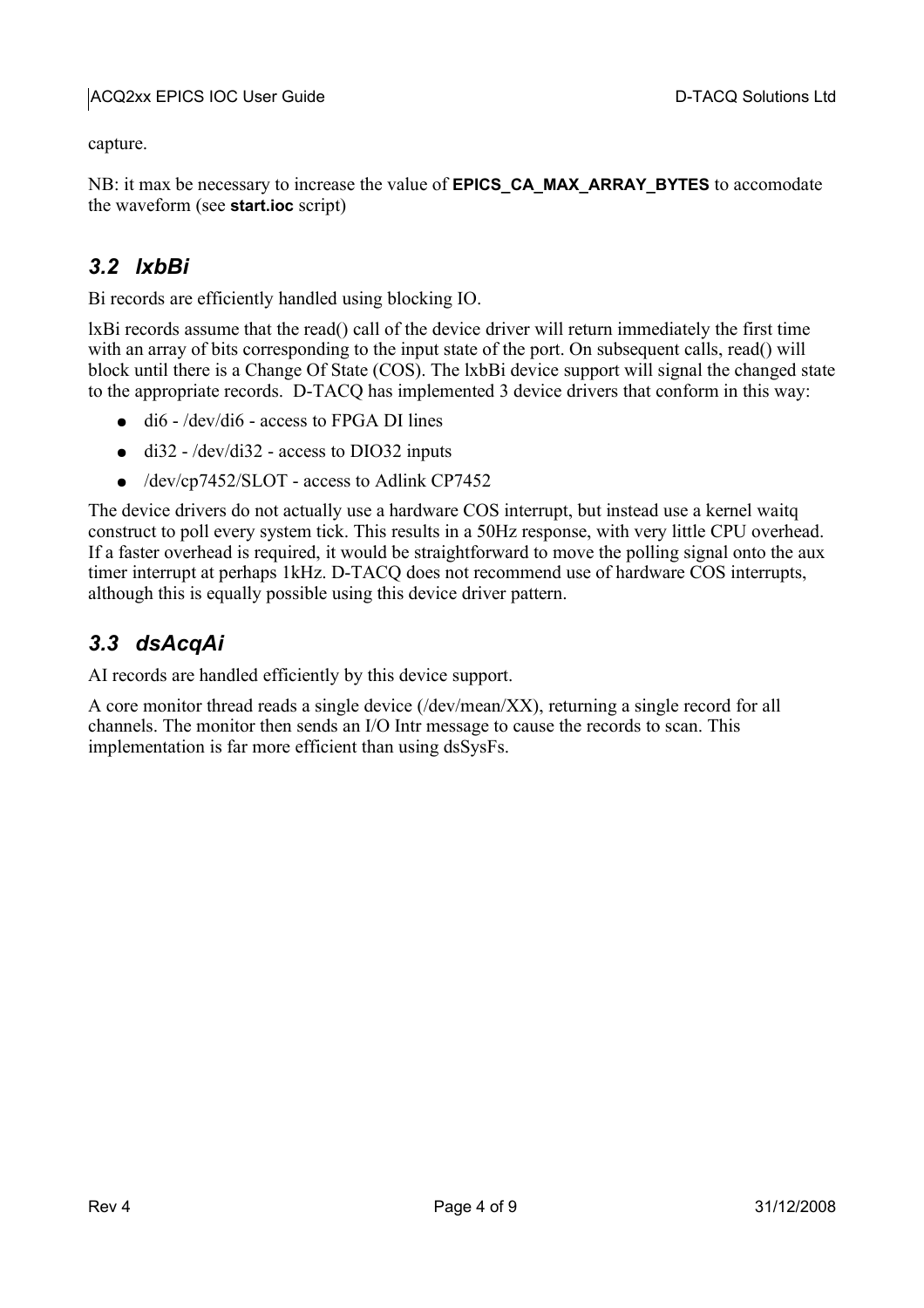ACQ2xx EPICS IOC User Guide **D-TACQ** Solutions Ltd

# **4 Build and Installation**

#### *4.1 Build BASE*

# The standard build now works as of 3.4.9

### *4.2 BUILD acq2ioc*

# unpack IOC sources from acq2ioc.src.\*.tgz edit CONFIGURE/RELEASE to give path to BASE in your system make sudo ./ACQ200.RELEASE # creates release tarball ./RELEASE/acq2ioc.tgz

#### *4.3 Install on target flash disk*

For a single card, it's easy to do this manually. For multiple cards and/or record keeping, it's a good idea to create a deploy script.

Example deploy script:

```
#!/bin/bash 
ACQ2IOC=acq2ioc.081223123909.tgz 
CP7452=cp7452_linux_drv200812231240.tgz 
PAYLOAD="$ACQ2IOC $CP7452 start.ioc.local epics-diff.tar"
NEATLS="ls -l /bigffs | cut -c 57-"echo deploy EPICS support 
for host in $* 
do 
                ssh root@$host 'echo $(hostname) $(get.release.versions)' 
        ssh root@$host rm -f /bigffs/\*ioc\*
        ssh root@$host rm -f /bigffs/cp7452\*
                echo BEFORE: 
                ssh root@$host $NEATLS 
                scp $PAYLOAD root@$host:/bigffs 
        ssh root@$host "cd /bigffs; ln -s $ACQ2IOC acq2ioc.tgz"
        ssh root@$host "cd /bigffs; ln -s $CP7452 cp7452_linux_drv.tgz"
                echo AFTER: 
                ssh root@$host $NEATLS
```
done

## *4.4 Set Option*

Uncomment "EPICS=YES" entry in **/ffs/rc.local.options**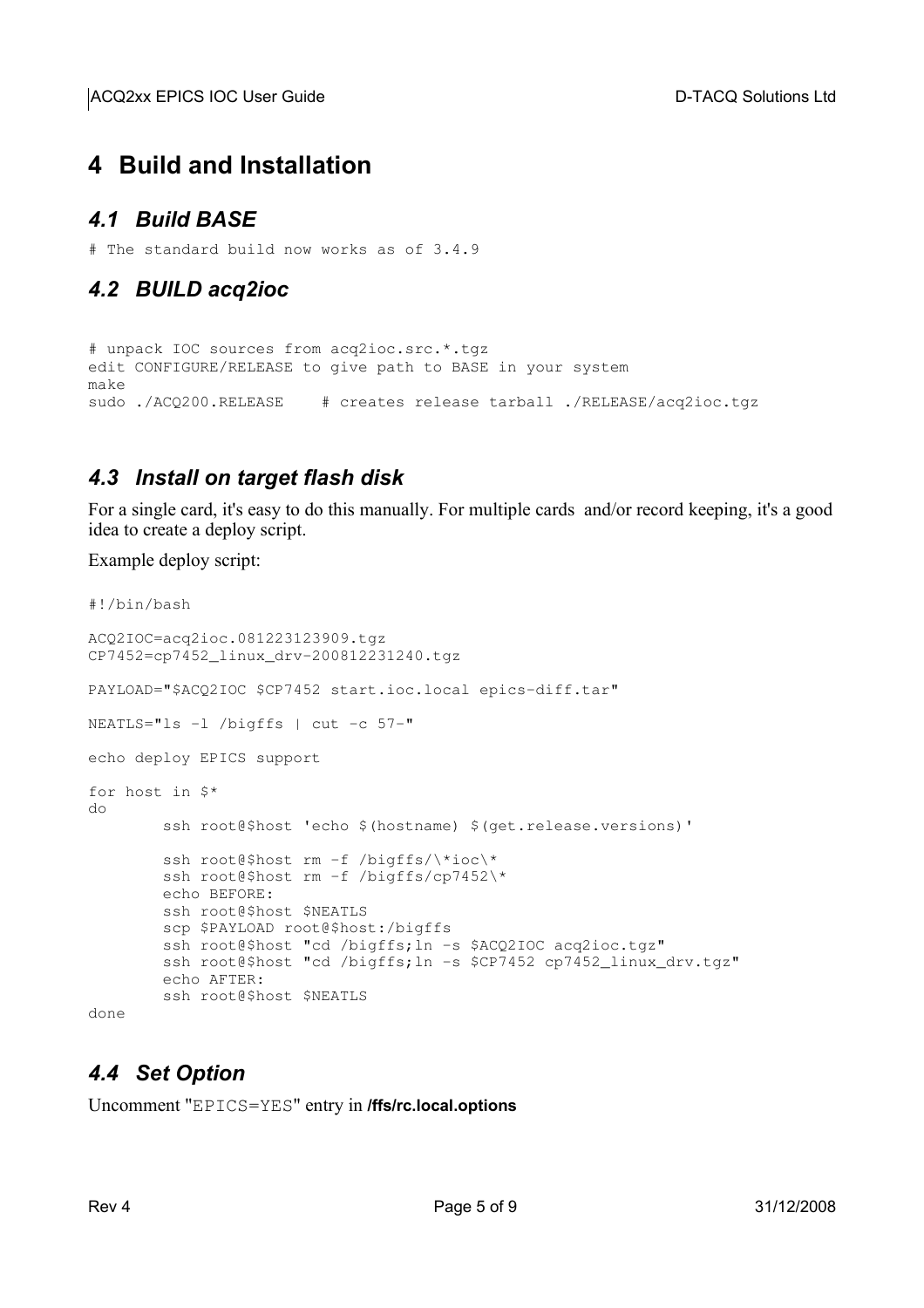#### *4.5 Check that IOC is running:*

on the target : a **ps** display will show about a dozen **acq2ioc** threads.

You can get access to the epics> prompt at any time by logging in on telnet as user "epics", pass "acq2ioc".

on an EPICS CA :

camonitor acq216\_023\_UPTIME # shows /proc/uptime updated once per second.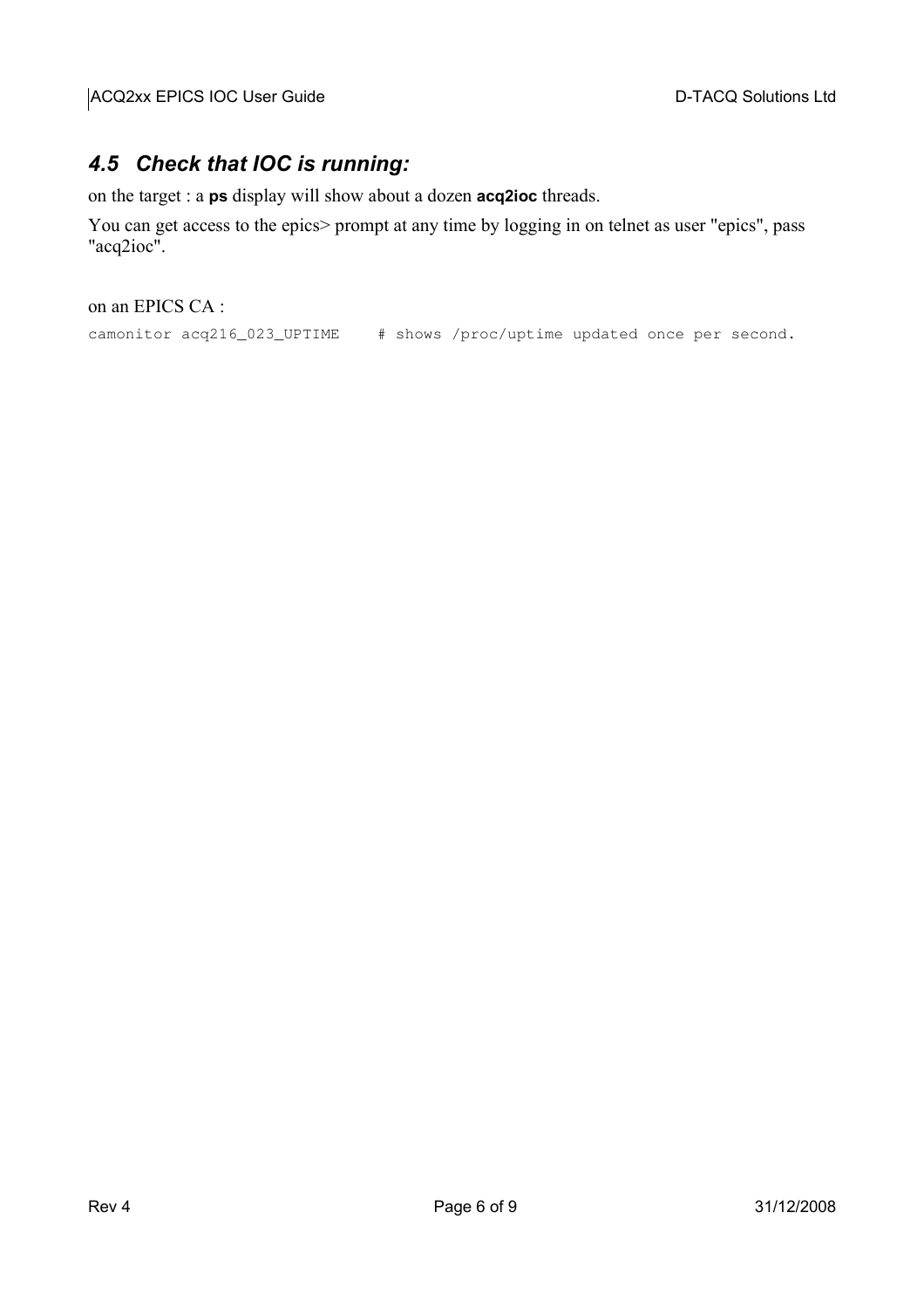## *4.6 The IOC runs with the following default records created:*

Default name convention: 'hostname'  $\mu$  you can change this in the boot script to be a functional name instead eg POWERMON2\_

| <b>Record Name</b>                                  | <b>Function</b>                                                     |  |  |  |
|-----------------------------------------------------|---------------------------------------------------------------------|--|--|--|
| hostname_AIXX                                       | Mean value of Channel XX, update period 0.1 second                  |  |  |  |
|                                                     | acq216_023_CH01 Output is calibrated Volts.                         |  |  |  |
| hostname DIX<br>acq216_023_DI0                      | Value of system digital input bit                                   |  |  |  |
| hostname BIXX<br>acq196_267_BI00                    | Value of DIO32 input bit                                            |  |  |  |
| hostname_BOXX<br>acq196_267_B031                    | Value of DIO32 output bit                                           |  |  |  |
| hostname AOXX<br>acq196_267_A016                    | Value of A016 analog output channel                                 |  |  |  |
| hostname_CHXX<br>acq196_267_CH13                    | Captured waveform update at end of shot                             |  |  |  |
| Knobs:                                              |                                                                     |  |  |  |
|                                                     | acq216_023_SETABORT caput acq216_023_SETABORT 1 # aborts capture    |  |  |  |
|                                                     | acq216_023_SETARM caput acq216_023_SETARM 1<br># arms capture       |  |  |  |
|                                                     | acq216_023_TEMP1 Card temperature 1, updated 10 seconds             |  |  |  |
|                                                     | acq216_023_TEMP2 Card temperature 2, updated 10 seconds             |  |  |  |
|                                                     | acq216_023_UPTIME Linux uptime updated 1 second (use ad heartbeat). |  |  |  |
|                                                     | acq216_023_STATE Current capture state of the card                  |  |  |  |
|                                                     | acq216_023_TRIG Sends a hardware trigger to the capture             |  |  |  |
| acq216_023_update_ms Update rate for AI             |                                                                     |  |  |  |
| Peripheral Cards:                                   |                                                                     |  |  |  |
| hostname_slot_BIXXX<br>acq196_267_4_BI001           | CP7452 Binary input                                                 |  |  |  |
| hostname_slot_BOXXX<br>acq196_267_4_B0001           | CP7452 Binary output                                                |  |  |  |
| hostname_ao32_slot_AOxx<br>acq196_267_ao32_5_A032   | A032 card, analog output channel                                    |  |  |  |
| hostname_ao32_slot_CHxx<br>acq196_267_ac32_5_CH01   | A032 card, AWG waveform definition                                  |  |  |  |
| hostname_ao32_slot_BOxx<br>acq196_267_ao32_5_BO00   | A032 card, Binary Output bit definition                             |  |  |  |
| hostname_ao32_slot_WOxx<br>acq196_267_ao32_5_W063   | A032 card, Binary AWG waveform definition                           |  |  |  |
| hostname_ao32_slot_PWMxx<br>acq196_267_ao32_5_PWM63 | A032 card, PWM output definition                                    |  |  |  |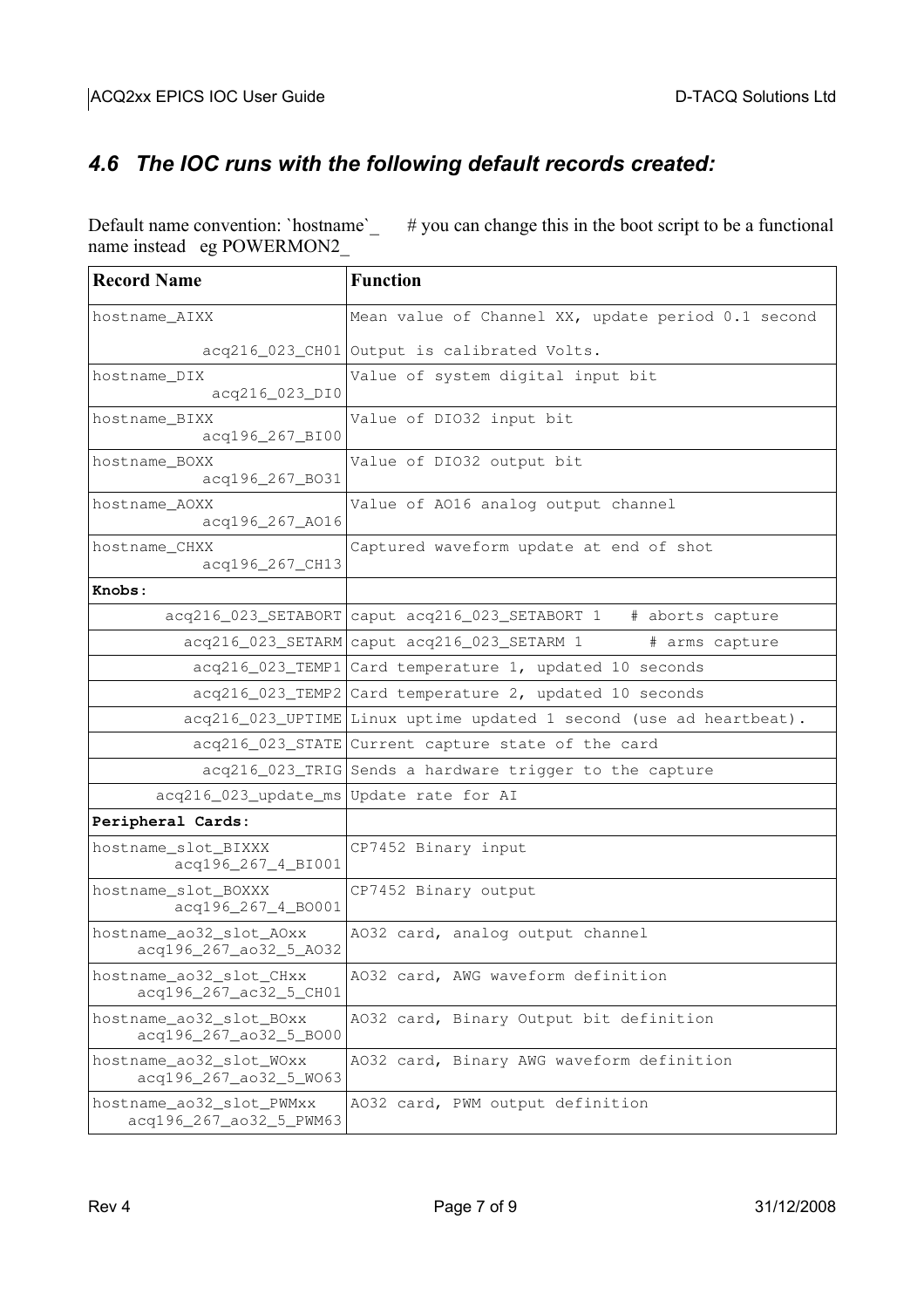### *4.7 Operation Setup*

The Mean value devices are updated while the card is capturing data

A simple setup script to run a full speed capture is:

```
PRE=10
POST=1000000 # this will be WF len
                                                   # 100000 on ACQ196
acqcmd setInternalClock $CLK
set.sys /sys/module/acq200_mean/parameter/skip 20  # gives 20Hz update0
set.route d3 in lemo out fpga
set.event0 DI3 falling
acqcmd setModeTriggeredContinuous $PRE $POST<br>acqcmd setArm
                                                   # or use caput SETARM
Testing:
Loopback DIO32 to AI01.
Loopback CP7452 DO to DI
Set up some test data:
# put a 10Hz walking bit on the AI channels
evgen -r 100 -d /dev/dio32 10000 010000 001000 0001000 &
# toggle c7252 io at 50Hz:
evgen -r 20 -d /dev/cp7452.4/DO0 00000000 111111111 &
```